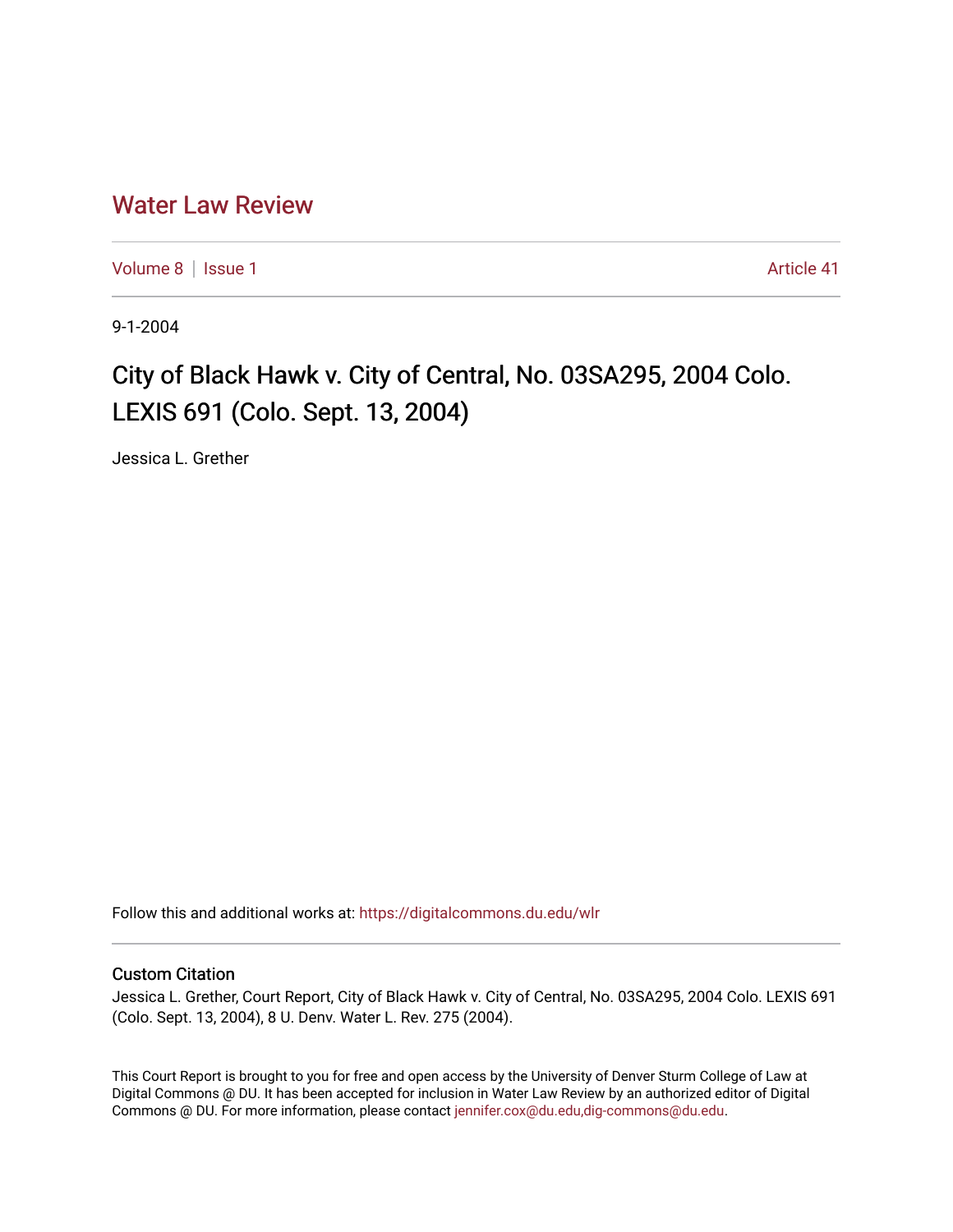the District's decision only restricted SNG's use of the water to uses that did not require a distribution system.

**SNG** contended that, because the District did not adopt all findings before voting on SNG's application, the vote was invalid as a matter of law. However, **SNG** had raised this argument in a previous action and that court found the District acted within the District's rules. Invoking the doctrine of collateral estoppel, the court refused to allow **SNG** to re-litigate the issue.

**SNG** claimed insufficient evidence supported the District's findings. The court first reviewed evidence on the question of whether the proposed distribution system would create or exacerbate an overdraft condition. The court determined the evidence showed that pumping would exceed replenishment and create an overdraft condition. Furthermore, the court reasoned this condition would reverse the gradient allowing seawater to mix with groundwater causing an unacceptable degradation of groundwater quality. The court held that, while there was evidence showing there might not be an overdraft, the District reasonably concluded otherwise. There was also evidence **SNG** did not satisfy the California Environmental Quality Act because **SNG** changed its proposal after filing the required Environmental Impact Report ("EIR"). Due to the overdraft risk and the inaccuracy of the EIR, the court held the District proceeded properly.

Finally, **SNG** asserted an inverse condemnation claim for the deprivation of the right to use its property and a claim alleging a violation of SNG's right to substantive due process. The court concluded these claims were not ripe for adjudication because the District, in denying SNG's proposal, had not reached a "final definitive position" regarding all uses of SNG's property. The court thus affirmed the trial court's decision on all counts.

*Mark Terzaghi Howe*

## COLORADO

City of Black Hawk v. City of Central, No. **03SA295,** 2004 **Colo. LEXIS 691** (Colo. Sept. **13,** 2004) (holding the water court did not err in finding Black Hawk satisfied the can and will statute where a nonbinding, general resolution **by** Central City did not serve as a final denial of access to the reservoir site, and where Central City's expert testimony that the requisite enlargement of the reservoir would be technically challenging and financially burdensome was insufficient to defeat Black Hawk's evidence that the project was technically feasible).

Black Hawk and Central City, two adjacent municipalities in Colorado located within the mountains of Gilpin County and the South Platte River Basin, receive and depend upon water from Chase Gulch Reservoir ("the Reservoir"). The Reservoir had a storage capacity of **602** acre-feet of water. Central City owned the property underlying the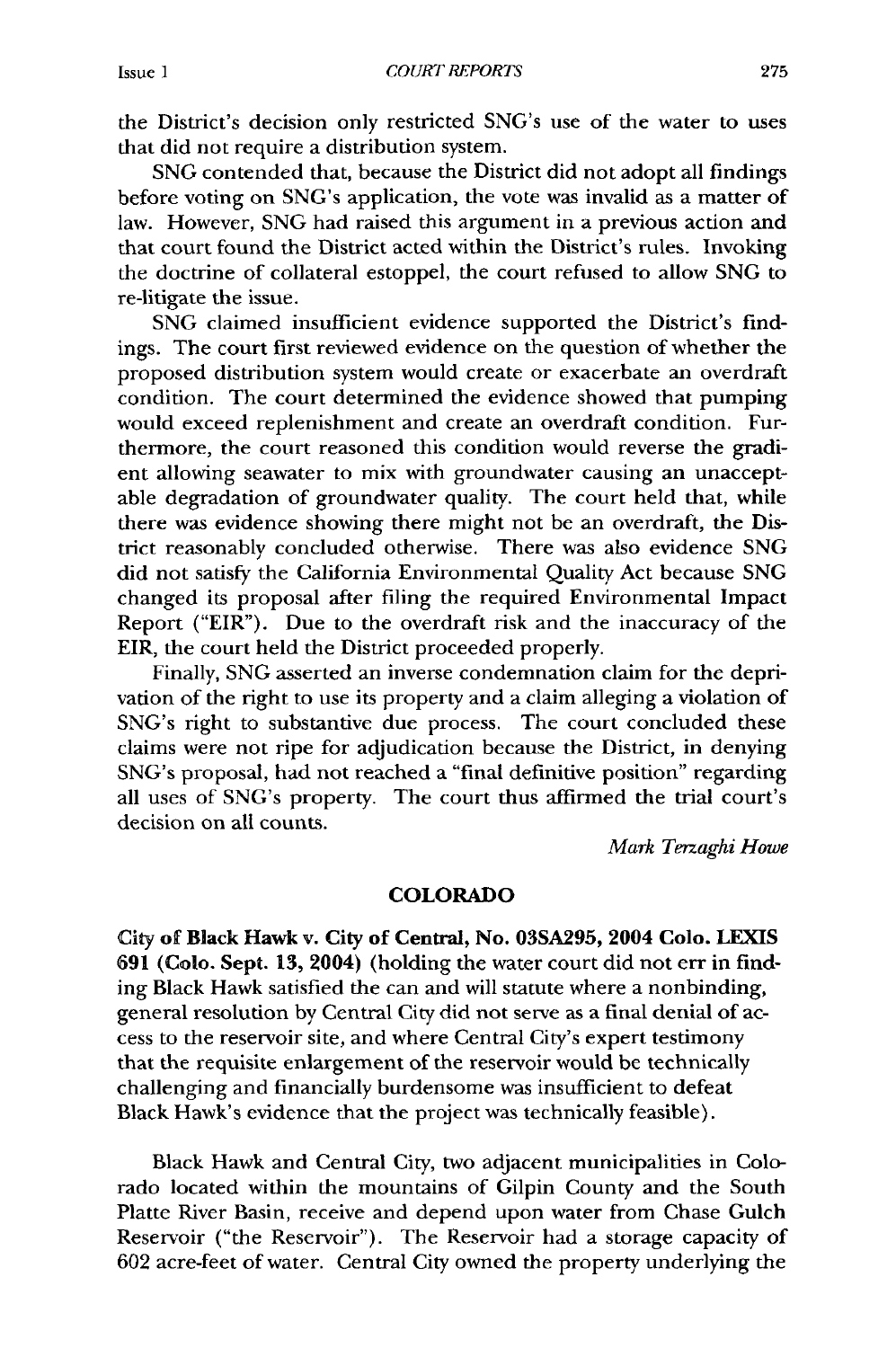Reservoir and had 580 acre-feet of conditional water storage rights in the Reservoir. Central City's conditional storage decree was senior in priority to Black Hawk's conditional storage decree.

In 1992, Black Hawk applied for 600 acre-feet conditional water storage rights in the Reservoir, which would have necessitated an enlargement of the existing reservoir. Just nine days prior to trial, Central City's city council passed a resolution barring Central City from entering into any agreement allowing a third party to "use real estate interests to construct other water projects not filed for adjudication by Central." Although other opposing parties eventually settled with Black Hawk, at trial, Central City objected to Black Hawk's application. The District Court heard the case and, at the trial's conclusion, awarded Black Hawk 600 acre-feet of conditional water storage rights in the Reservoir.

Central City appealed to the Supreme Court of Colorado, and it considered, in relevant part, whether the water court erred in finding Black Hawk satisfied the requirements of the "can and will" statute, Colorado Revised Statute section 37-92-305(9) (b) (2003). The court began its analysis by noting its standard of review mandated great deference to the water court's findings. The court then explained, an applicant with a conditional water right must participate in diligence proceedings to demonstrate he or she has taken the necessary steps to put the waters covered by the right to beneficial use. The court further stated, under the can and will statute, a court may not award a conditional water storage right unless the applicant can show "the waters can and will be stored and beneficially used and the project can and will be completed with diligence and within a reasonable time." The court acknowledged an applicant must prove these factors by a substantial probability, but added such a standard would necessarily entail "imperfect predictions of future events and conditions." Thus, the court clarified it would not impose the can and will statute's requirements rigidly if an applicant otherwise met the legal standard of "establishing a nonspeculative intent to appropriate for beneficial use." Under this framework, Central City proffered two arguments to convince the court the water court erred in finding Black Hawk met the requirements of the can and will statute.

Specifically, Central City first argued Black Hawk did not satisfy the can and will statute because it failed to prove it had a present right to access the Reservoir. The court stated it was appropriate to consider an applicant's present right or prospective ability to access a reservoir site in order to determine if an applicant could complete a project. However, the court clarified, access only constitutes one factor, not a clear determination as to whether the applicant passed the can and will test because contingencies within a water application do not automatically defeat the test. Central City argued precedent dictated Black Hawk failed this prong of the can and will test because Central City